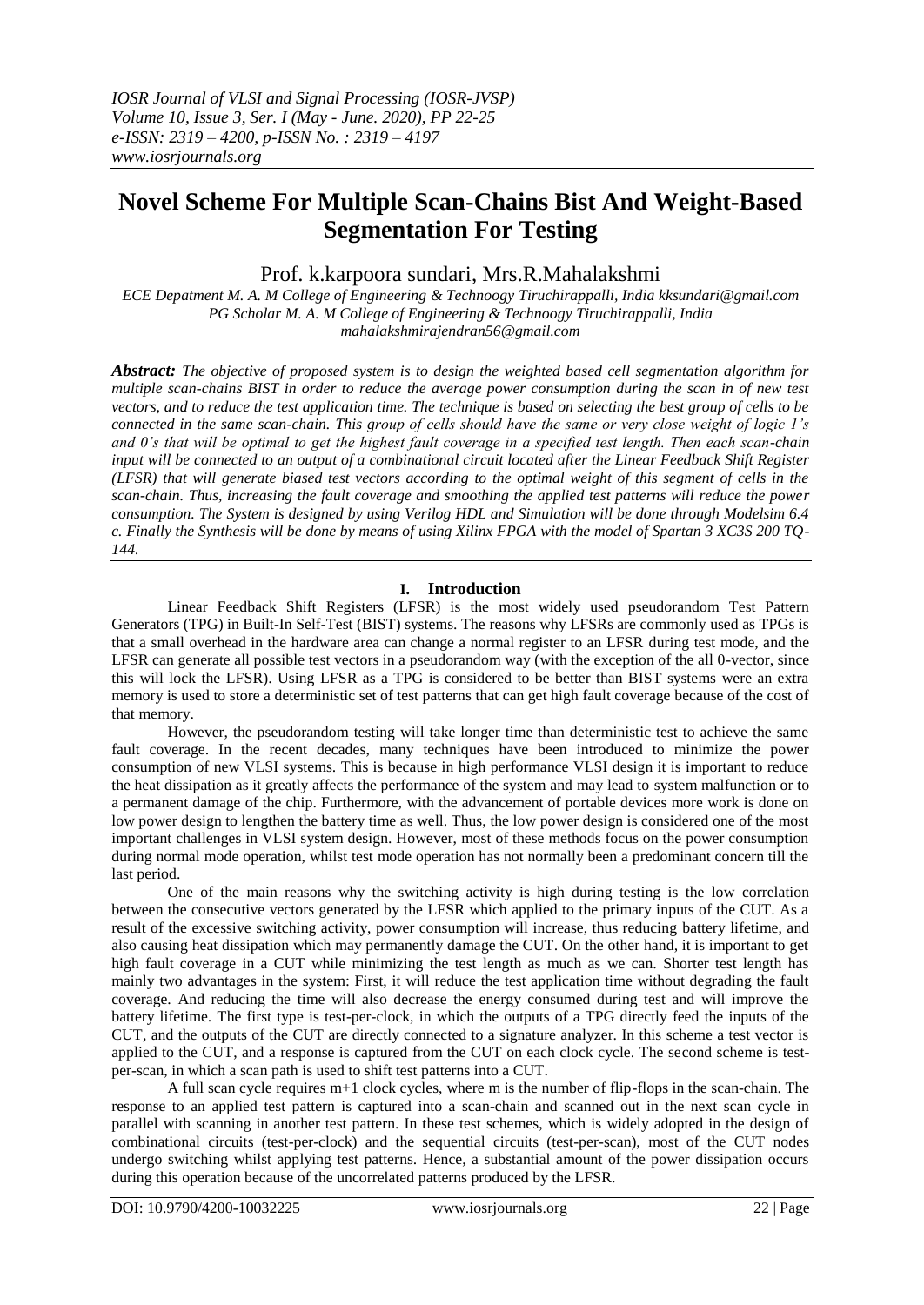To solve highly complex VLSI testing problems, the built-in self-test (BIST) technique has been extensively studied and widely used. This approach introduces the embedded test structure into the circuit under test (CUT) to make testing easier and more efficient. This structure usually consists of the pseudorandom test pattern generator (TPG) and the test response analyzer, and both of them are usually based on the linear feedback shift-register (LFSR). LFSR, built with little area overhead, is effective to test VLSI circuits. However, the conventional LFSR cannot efficiently test nanometre technology circuits and system-on-chip (SOC) systems. Another major drawback of LFSR is that the number of switching activities in a CUT during test can be significantly higher than that during normal operation. This can cause heat effect, and seriously influence the life span of a CUT. In addition, the LFSR-generated pseudorandom sequence is very long, and test times are excessively long.

A new technique to reduce the average power consumption and to reduce the test application time will be presented. The proposed algorithm will be based on selecting the group of cells that will be connected together in the same scan segment and be fed by the same input during the scan-in of new test vectors. Therefore, for each cell, the weight of logic 0 and logic 1 to maximize the fault coverage will be found, then each group of cells that have same or very close weights will be connected in the same scan-path and will be fed from the same circuit that will be designed to produce biased patterns according to the found weight.

Weight calculations:

Assume that certain circuit has m scan cell (C1,C2,C3,....Cm) and n faults

(F1,F2,F3,..Fn). To find the weight of any cell (Ci) for any of the faults (Fi). We first find all test vectors for the fault (Fi).

W (Ci=1) for Fi =( Number of test vectors for Ci=1)/(Number of all the test vectors for the fault F)



**Figure 1:** General Structure of the proposed design



**Figure 2:** Output wave form for LFSR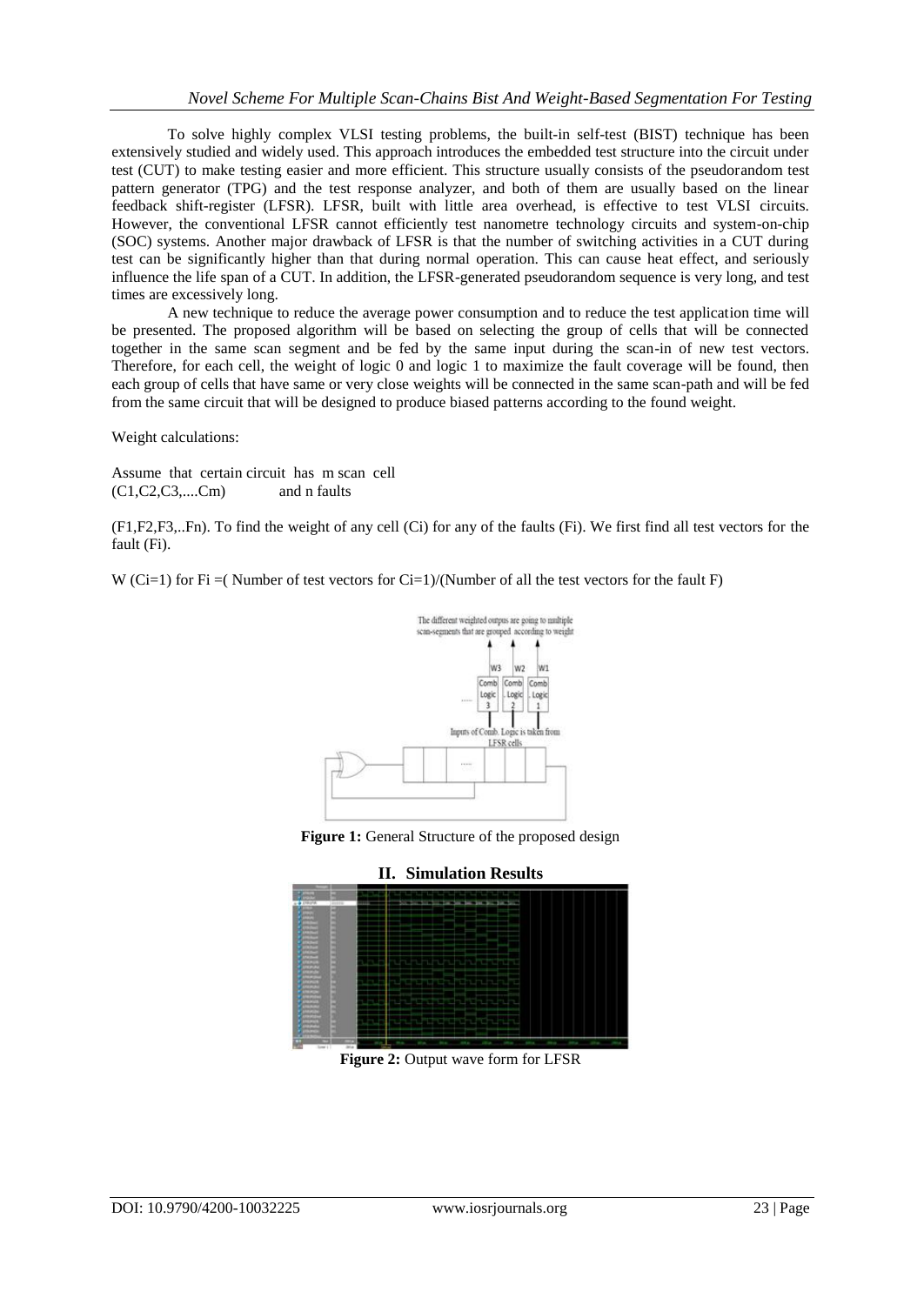

**Fig 3:** Output wave form for Scan Chain



**Figure 4:** output response

## **III. Conclusion**

It is clear that the proposed design achieved sufficient reduction in both the test length and average power consumption and these two factors will efficiently reduce the energy consumption by time. As a future work the proposed design can be combined with a previously proposed techniques for cell can reordering for further reduction in power consumption.

## **Reference**

- [1]. Y. Zorian, "A distributed BIST control scheme for complex VLSI devices", Proc. 11th IEEE VLSI Test Symp. (VTS 93), IEEE CS Press, Los Alamitos, Calif., pp 4-9 (1993).
- [2]. A. Hertwig and H.J. Wunderlich, "Low power serial built-in self-test", IEEE European Test Workshop, pp 49-53 (1998).
- [3]. P. H. Bardell, W. H. McAnney & J Savir, Built-In Test for VLSI: Pseudorandom Techniques, John Wiley & Sons, (1987).
- [4]. S. Wang and S. Gupta, "LT-RTPG: a new test-per-scan BIST TPG for low switching activity", IEEE Transactions on Computer-Aided Design of Integrated Circuits and Systems, Volume 25, Issue 8, Aug. 2006, pp. 1565-1574.
- [5]. T. Schuele and A. Stroele, "Test scheduling for minimal energy consumption under power constraints," Proc. VLSI Test. Symp., pp 312–318 (2001).
- [6]. M. Bushnell and V. Agrawal, Essentials of Electronic Testing for Digital, Memory, and Mixed Signal VLSI Circuits, Kluwer Academic Publishers (2002).
- [7]. S. Seo et al., "Scan Chain Reordering-Aware X-Filling and Stitching for Scan Shift Power Reduction," 2015 IEEE 24th Asian Test Symposium (ATS), Mumbai, India, 2015, pp. 1-6.
- [8]. Z. Kotasek, J. Skarvada and J. Strnadel, "Reduction of power dissipation through parallel optimization of test vector and scan register sequences," Design and Diagnostics of Electronic Circuits and Systems (DDECS), 2010 IEEE 13th International Symposium on, Vienna, 2010, pp. 364-369.
- [9]. T. Wu, L. Zhou and H. Liu, "Reducing scan-shift power through scan partitioning and test vector reordering," Electronics, Circuits and Systems (ICECS), 2014 21st IEEE International Conference on, Marseille, 2014, pp. 498-501.
- [10]. Wooheon Kang, Hyunyul Lim and Sungho Kang, "Scan cell reordering algorithm for low power consumption during scan-based testing," SoC Design Conference (ISOCC), 2014 International, Jeju, 2014, pp. 300-301.
- [11]. E. Arvaniti and Y. Tsiatouhas, "Low power scan by partitioning and scan hold," Design and Diagnostics of Electronic Circuits & Systems (DDECS), 2012 IEEE 15th International Symposium on, Tallinn, 2012, pp. 262-265.
- [12]. D. Xiang, K. Li, H. Fujiwara, K. Thulasiraman and J. Sun, "Constraining Transition Propagation for Low-Power Scan Testing Using a Two-Stage Scan Architecture," in IEEE Transactions on Circuits and Systems II: Express Briefs, vol. 54, no. 5, pp. 450- 454, May 2007.
- [13]. A.S. Abu-Issa and S.F. Quigley, "Bit swapping LFSR and scan-chain ordering: a novel technique for peak and average power reduction in scan-based BIST", IEEE Transactions on Computer-Aided design of Integrated Circuits and Systems, 28(5), May 2009, pp. 755-759.
- [14]. A. S. Abu-Issa, I. K. Tumar and W. T. Ghanem, "SR-TPG: A low transition test pattern generator for test-per-clock and test-perscan BIST," 2015 10th International Design & Test Symposium (IDT), Amman, 2015, pp. 124-128.
- [15]. Liang, F.; Zhang, L.; Lei, S.; Zhang, G.; Gao, K.; Liang, B., "Test Patterns of Multiple SIC Vectors: Theory and Application in BIST Schemes," in Very Large Scale Integration (VLSI) Systems, IEEE Transactions on , vol.21, no.4, pp.614-623, April 2013
- [16]. Abu-Issa, A.S.; Quigley, S.F., "Multi-degree smoother for low power consumption in single and multiple scan-chains BIST," in Quality Electronic Design (ISQED), 2010 11th International Symposium on , vol., no., pp.689-696, 22-24 March 2010
- [17]. M. Puczko, "Low power test pattern generator for BIST," Selected Problems of Electrical Engineering and Electronics (WZEE), 2015, Kielce, 2015, pp. 1-6.